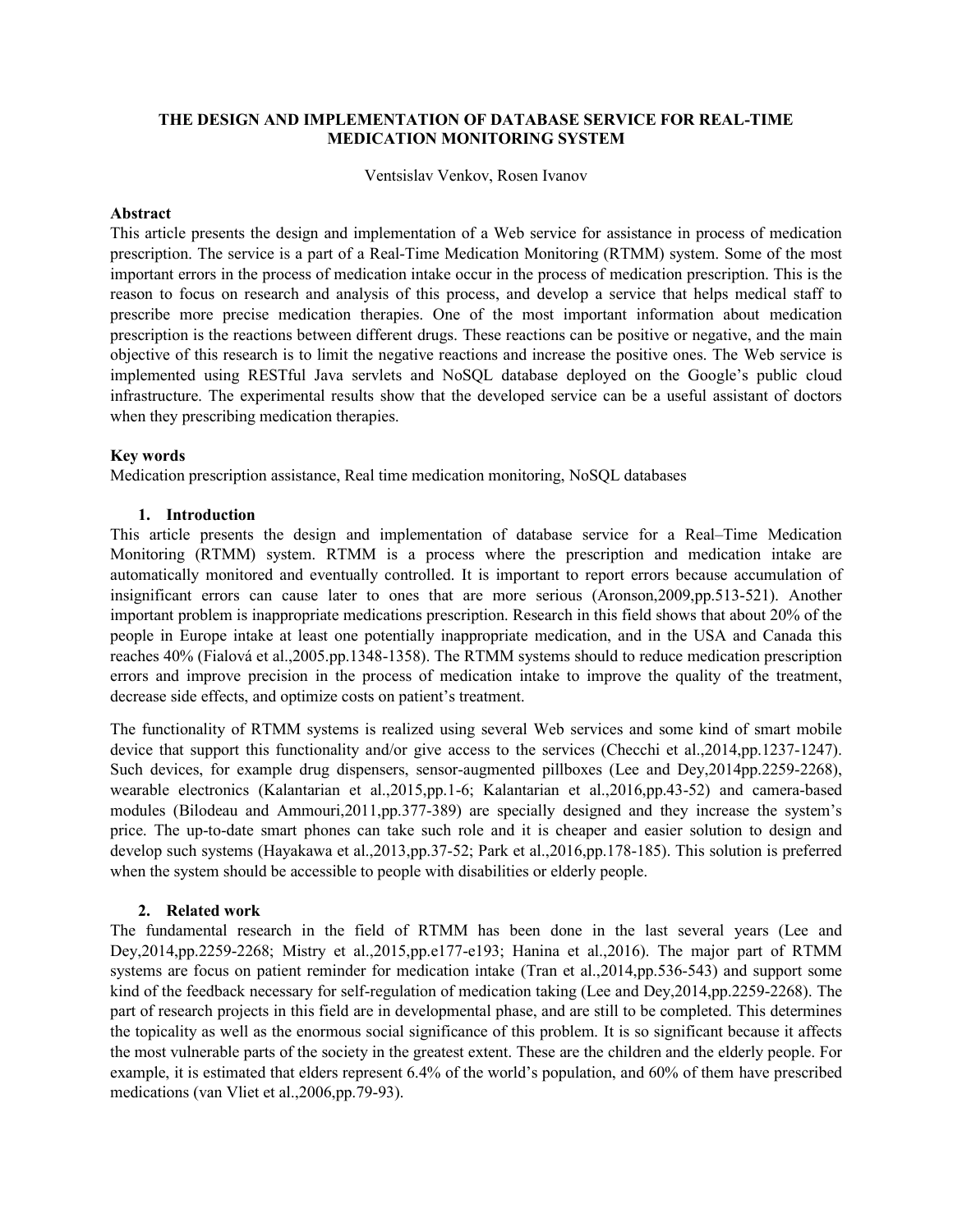There are still problems that the currently existing research in this area has not been able to solve until now. *First*, the exact determination whether the patient took the necessary medication remains one of main problems. *Second* problem is the inability one RTMM system to encompass all kinds of medication packages (pills, inhalers, injections, syrups, etc.). *Third* problem is protection of information is critical in RTMM systems, because these systems collect, store, and process sensitive personal data. *Finally*, but not least, part of the RTMM systems allow to realize medication prescription, but they are not able to detect prescription errors.

In the proposed research we are focused on two problems – security and prescription errors. RTMM systems contain personal data that should be protected (Tong et al.,2014,pp.419-429; Trifirò et al.,2014,pp.551–561; Menditto et al.,2016,pp.253–265). At this stage, Directive 95/46 /EC of the European Parliament and of the Council of 24.10.1995 guarantee the protection of personal data in the European Union. This directive will be replaced entirely by 28.05.2018 of regulation 2016/679 of the European Parliament and the Council, which was adopted on 27.04.2016. According this regulation personal data should cover all data related to the patient that reveal information about physical or mental health of the patient in the past, the present or the future. Personal information refers to information associated with illness, injury, risk of disease, medical history and clinical treatment. From the list of medications that a person is taking, adopting or accepting indirectly can be judged for his or her illness. This data after 2018 will be classified as personal information for the countries of the European Union.

Another problem remains medication prescription errors. They can be classified such as knowledge–based errors, rules–based errors, and memory–based errors (Aronson,2009,pp.513-521). Our objective is to develop an expert system that cooperates with the doctors on the process of prescribing medical treatments. Such systems should be able to find *generic* (pharmaceutical drug that is equivalent to a brand-name product in dosage, strength, quality, performance, and intended use) and *biosimilar* (biologic medical product which is almost an identical copy of an original product that is manufactured by a different company) medications and check for *incompatible* and *complementary* drugs. Complementary drugs are a term used for a wide variety of health care practices that may be used along with standard medical treatment. Natural products like herbs, dietary supplements, and probiotics are complementary drugs. Functionality of the proposed service will be developed for reporting when prescribing incompatible drugs. Also, there will be designed a functionality that offers suggestions to the doctor about any complementary medicaments to the treatment, that can be prescribed as well. For example, when prescribing antibiotics the system will propose probiotics and vitamins to be included as complementary treatment, and when prescribing two antibiotic drugs in one treatment the system will notify that this can cause harm to the patient, so the doctor has to approve manually such a treatment after being notified.

The main objective of this article is the design and implementation of a Web service that receives, stores, and retrieves medical and system data in a secure manner and restricts unauthorized access. The information is stored in a non–relational database which schema is specifically designed. The service is Web based and makes queries using typical HTTPS requests. Another key functionality is the medication prescription module. Its role is to reduce the error rate in the drug prescription process and to increase the quality of the prescribed treatment by assisting the doctor in this process. The proposed service extends our prior work at medication monitoring in home environments (Venkov and Ivanov, 2016, pp. 151-158).

The remainder of this article is organized as follows. In Section 3, we describe base system architecture. Section 4 describes the design of the database. Section 5 discuses implementation of the proposed service and provide the results and analyze them, and finally Section 6 concludes the article and presents some ideas for future work.

### **3. System architecture**

The architecture of our RTMM system is shown in Fig. 1. The system performs the following main actions: 1) Doctors enter new medication intake prescriptions; monitor their regular intake; receive medication intake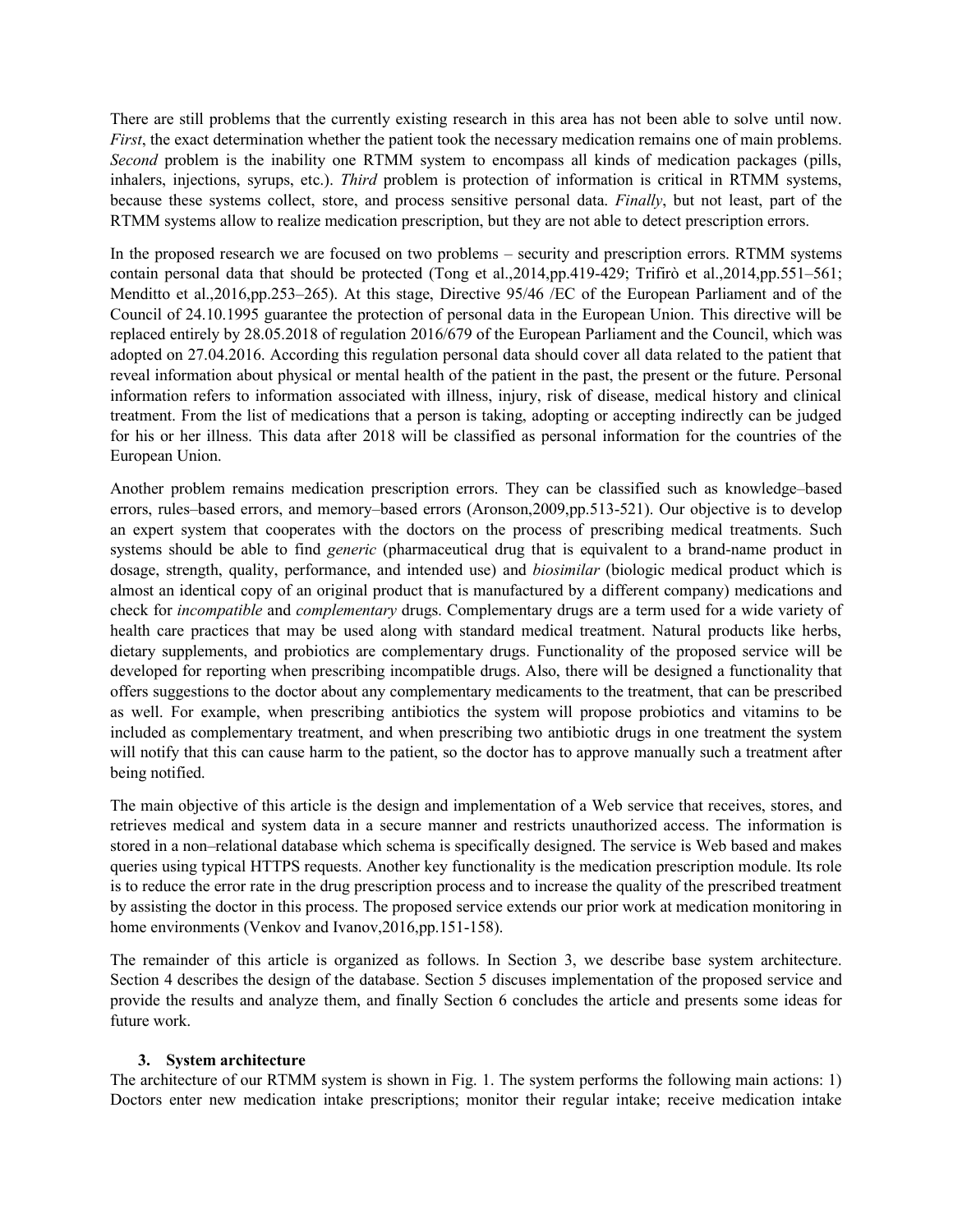history of their every patient. 2) Patients have access to the service through an app for a smart phone with an integrated Near Field Communication (NFC) module. Patients gain access through their patient ID NFC cards. They can get reports on medicaments, current and daily medication intakes. 3) System administrator controls whole system functionality.



*Fig.1. Cloud–based medication monitoring system architecture*

Following is a description of the new functionality that complements the functionality of our RTMM system. The access to the database is encapsulated so that querying database tables is done only through requests to the Web services. The encapsulation and isolation of the database is one of the main steps to secure the database. Next, the access to the web services is done solely through HTTPS secure communication channels. The CRUD (Create, Read, Update, and Delete) operations are developed for every database table, along with two RESTful Web services that are created for implementing the developed main functionalities.

This research is focused on Web services that give new functionality. The *first service* performs creation of new medication intake prescription after checking for existence of incompatible drugs that are already prescribed. *Second* service performs a check whether complementary medications to the main treatment exist, but they are not prescribed. If there is an attempt to prescribe incompatible drug a notification is sent to the doctor to manually confirm or cancel the prescription of the medication. If complementary drugs exist for the prescribed one, a notification is returned as a reminder about them. Every response contains structured data that the requesting resource can process timely. The name of the medication to be checked is passed as a parameter to the Web resource. The response is JSON object that contains the information about the desired drug or an error message that explains the kind of error or the lack of such a medication. The format of request/responses to/from Web services are as following:

1. Query to create a new medication intake schedule

The only way to store new drug intake schedule is with RESTful POST requests. The data needed to save the new schedule is passed as a JSON object and contains the following parameters:

- patientId this is the unique identification code of the patient for whom the drug is intended. This code is obtained from the NFC patient ID card.
- startDate date from which the treatment must begin.
- endDate date to which the treatment must end.
- medicationIntake a list with medications for intake. This object contains following information: medicationId, dosage, medUniqueId, timeOfDay, and otherConsiderations ("before meals", "with lots of water", "before sleep", etc.).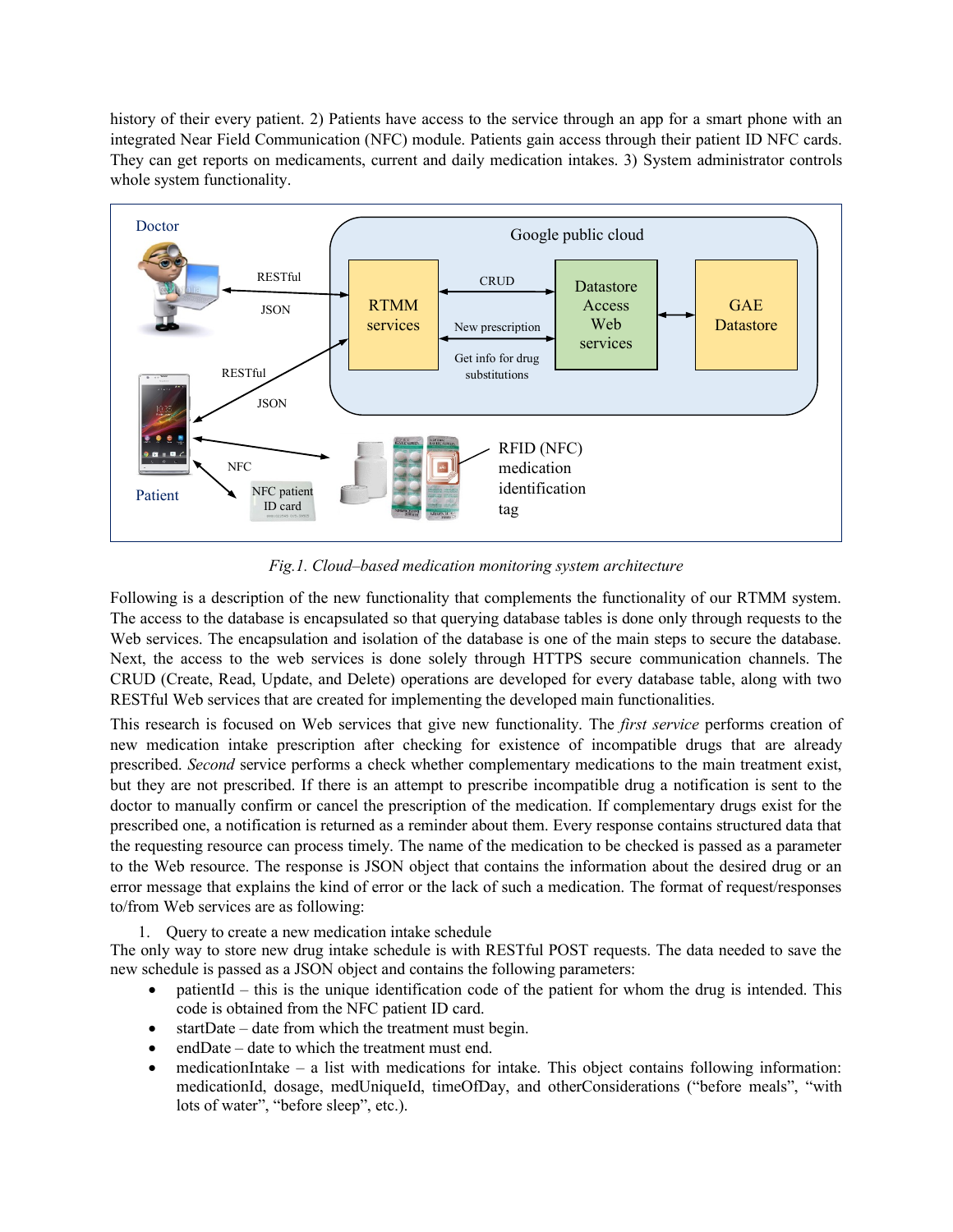If an NFC tag is associated to the drug's container (bottle, box, etc.) there will be saved the unique ID of the tag as identification code of the medicine - MedUniqueId. The object MedicationIntake is a list of medication that specifies at what times of the day the patient should ingest his medication and other considerations about the intake.

The response is a JSON object that contains the following parameters:

- status the main code of the execution result. Only two options are available OK or ERR.
- errorCode this code classifies the error, for example COMPLEMENTARY\_EXIST\_FOR\_DRUG, CONFLICT\_DRUG, INVALID\_DATA.
- message the message is a string parameter with custom text that shows the execution result in plain text.
- result an object that contains the result in JSON format. The result is passed if a conflicting drug exists in past medication schedules. When complementary drugs exist for the prescribed schedule, this parameter contains a list of the available complementary drugs.
- 2. Query for drug substitutions. The parameters to the service are passed as JSON object using POST request:
- medicationName the medication for which is requested to find substitution drugs.
- medicationType clarifies the target drugs types. To this parameter can be assigned one of following values: GENERIC, BIOSIMILAR, or ORIGINAL.

The response is in JSON format:

- status the main code of the execution result (OK or ERR).
- errorCode this code classify the error, for example COMPLEMENTARY\_EXIST\_FOR\_DRUG, ERR\_CONFLICT\_DRUG, INVALID\_DATA.
- message the message is a string parameter with custom text that describes the execution result in plain text.
- result an object contains the result of the request. It may be a single drug, a list of drugs or null if no drugs fall into the requested category.

### **4. Database design**

The main decision that needs to be made is whether the database should be relational or non–relational (NoSQL). This refers to the structure of the data itself, and, of course, the volumes of data that will be stored. Relational databases are usually used for strongly related data which needs to be stored in a way that these relations persist in the database and minimum amounts of extra memory is used. Relational databases inevitably drop productivity with growing of data volumes. Non–relational databases are commonly used when database schema should remain simple and without much complexity. This, along with other characteristics of the NoSQL databases, increases productivity and the amounts of information do not have significant influence on the performance of the database. The necessity of designing and developing cloud–based RTMM system arises by the fact that the problems in the process of prescribing and following medication intakes have increasingly growing importance and influence on economy and society (Peron et. al.,2011,pp1-10; Seidling et al.,2013,pp.25-36). Furthermore, cloud–based solutions, because of their advantages, are gaining increasing popularity (Griebel et al.,2015). Nevertheless, the ability to work on state level determines the large volume of data about doctors, patients and patients' treatments information. Recording, extracting, and processing large volumes of data are extremely facilitated when operating in the cloud. The cloud environment that Google provides – GAE, is chosen to be the infrastructure for our research. The database chosen is Google's NoSQL database named Datastore. The database is designed programmatically with the native API that Google provides – Datastore API. Choosing cloud infrastructure does not limit the choice of database architecture, but the fact that the data volumes theoretically can belong to big data makes NoSQL a logical choice for database architecture. Its advantages on working with big data volumes compared to the SQL architectures are undeniable (Bhogal and Choksi,2015,pp.393-398).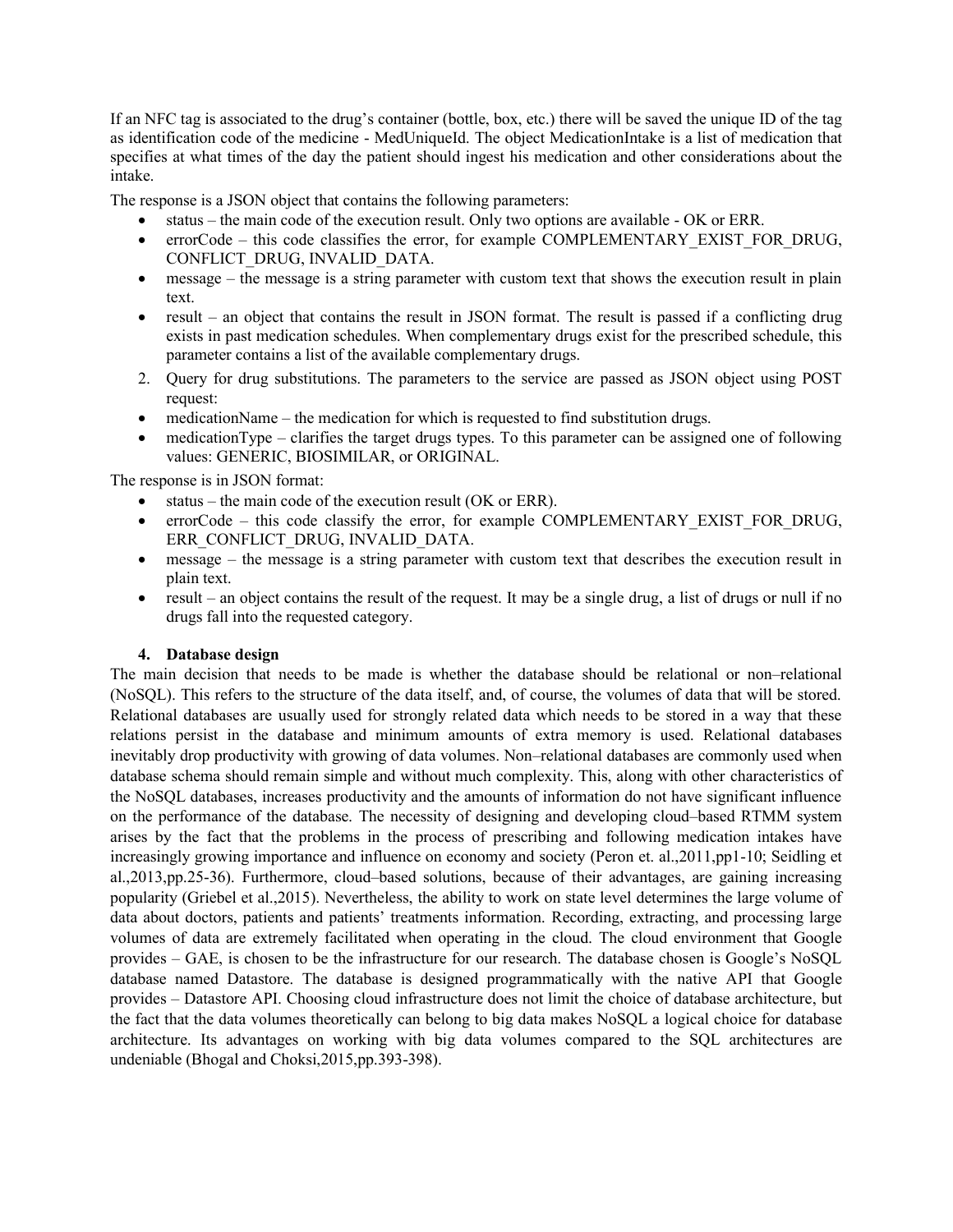

*Fig 2. Database main modules*

The main problems when working with data in the cloud are scalability, provision of adequate data security and privacy in the database and data confidentiality (Bertino and Sandhu,2005,pp.2-19); Nayak and Mishra,2015,pp.1749-1752). The tables are conditionally divided into five main modules that define the functionalities of the cloud–based RTMM system (Fig. 2).

- 1) Users the system supports three types of users Doctors, Patients and Administrators. Doctors and Patients have separate tables in the database. The Administrator profiles are hardcoded in the system.
- 2) User Archive tables for recording changes in the users' profiles of the Doctors and the Patients are developed. The changes of both doctors and patients are performed by the doctor's profile and are confirmed or denied by an administrator.
- 3) Medication Intakes and Dosages in this module are recorded the schedules of the medication treatments for patients. The full history of every patient's treatments is recorded into this module. User app uses this data to notify users when the time comes for medication intake or shows the schedule for the whole treatment.
- 4) Medications contains information about prescribed medication. The Anatomical Therapeutic Chemical (ATC) Classification System is integrated in the project. It is used for the classification of active ingredients of drugs according to the organ or system on which they act and their therapeutic, pharmacological and chemical properties. In addition, there are additional relations between generic and original drugs. This data is of key importance for the implementation of the functionalities of module 5.
- 5) Additional information about relations between drugs in this module clinically significant medication relation is reflected. These relations can be divided in 2 sections – desired and adverse (Ament et al.,2000,pp.1745-1754). Relations can be between two or more drugs as well as between drugs and foods or drinks. Information about couples of medications that form reactions between them is recorded. Doctors are to be notified when they attempt to prescribe treatments with two or more drugs that have negative reactions between them as well as when prescribing treatments with the possibility to prescribe complementary drugs.

After the notification, the doctor will still be able to prescribe the desired drug if he or she is confident in the result of the prescribed therapy, but the digital copy of this act will be a psychological barrier to him if harm to the patient is done as well as handy assistant. Because Web services in GAE apps share Datastore the database is identified as stand–alone app. The main purpose, besides programming code isolation is also data isolation from the rest of the system. Another part of the security system is the protection of information exchanged over the communication channels. Communication between the database service and the other parts of the system is done through encrypted HTTPS communication channel. Authentication of users is verified using Hash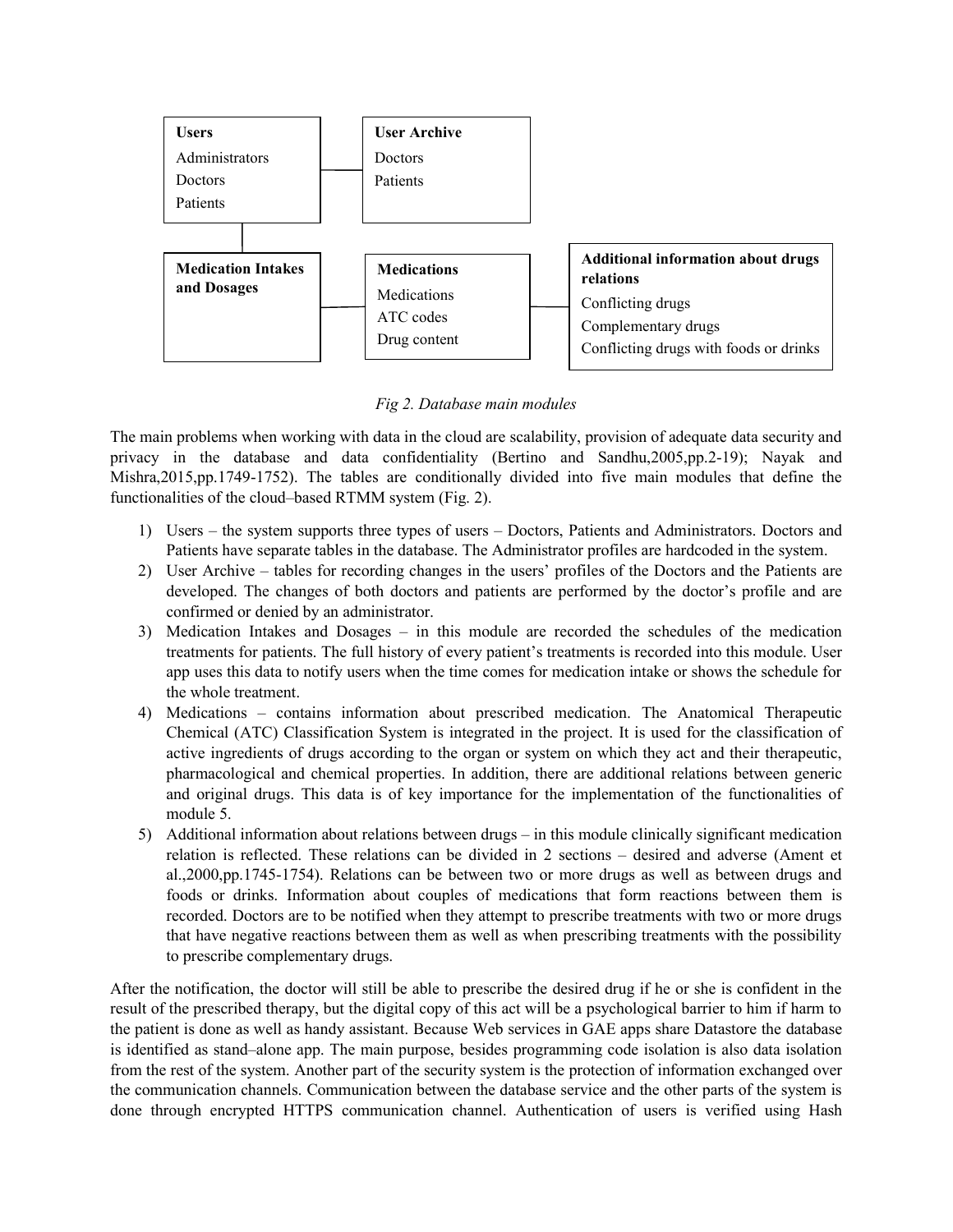Message Authentication code (HMAC) mechanism. For cryptographic hash function, we use SHA-1 (HMAC-SHA<sub>1</sub>).

As mentioned one of the objectives of our project is securing the database and adding functionalities to assist doctors on prescribing medication treatments in non–hospital environment. An attempt is made to optimize processes where errors can eventually occur (Aronson,2009,pp.513-521). The main functionalities of developed services are as following:

1) An indication that two or more drugs are to be prescribed, that have conflicting medication content and require explicit confirmation from the doctor. If an attempt to prescribe such a combination of medications is made, the system denies to record this prescription and shows notification to the doctor about the eventual error and the doctor has to manually approve or erase the conflicting combination.

2) An indication that prescribed drug has complementary medications. These drugs support the positive effects of the main treatment or suppress the negative ones. The system does not submit the request, but show the doctor notification about the existence of complementary drugs that can improve the quality of the treatment. After this notification, the doctor needs to choose which medicines to select in addition to the previous prescription and submit it again.

3) Enquiry for possible medication substitutions. This functionality is handy for getting quick references about medicine substitutions in cases where different medicine with the same active ingredients needs to be chosen because of price, quality, etc.

4) Software architecture is designed so that the database is isolated and secured from external access.

For the implementation of the described functionalities there are used the following new tables in the database (see Fig. 3):

- **ATC codes** the ATC codes are drugs classification method developed by the World Health Organization.
- **Medication** the information about medical drugs that are authorized to be used by the European Medicines Agency (EMA).
- **MedContents** contains data about medications active ingredients.
- **MedContentConflict** contains information about proven conflicts between active ingredients of two or more drugs or ingredients with foods or drinks.
- **MedContentComplementary** for each drug there can be context for unlimited number of complementary drugs.

Tables "Medication" and "ATC codes" are populated programmatically as data is exported from the EMA web site. Data is recorded for 955 drugs and 714 medication contents. From the exported data is retrieved information whether a drug is generic or biosimilar drug, but there is no information if the medication is an original one as well as which is the original drug of a generic or a biosimilar one. An algorithm is implemented that checks if a drug is generic or biosimilar and if another drug exists with the same content but not marked as generic or biosimilar. If such a drug exists – it is chosen to be the original medication. When creating the record the IDs of the original and generic drugs are assigned to the corresponding generic, biosimilar or original drug.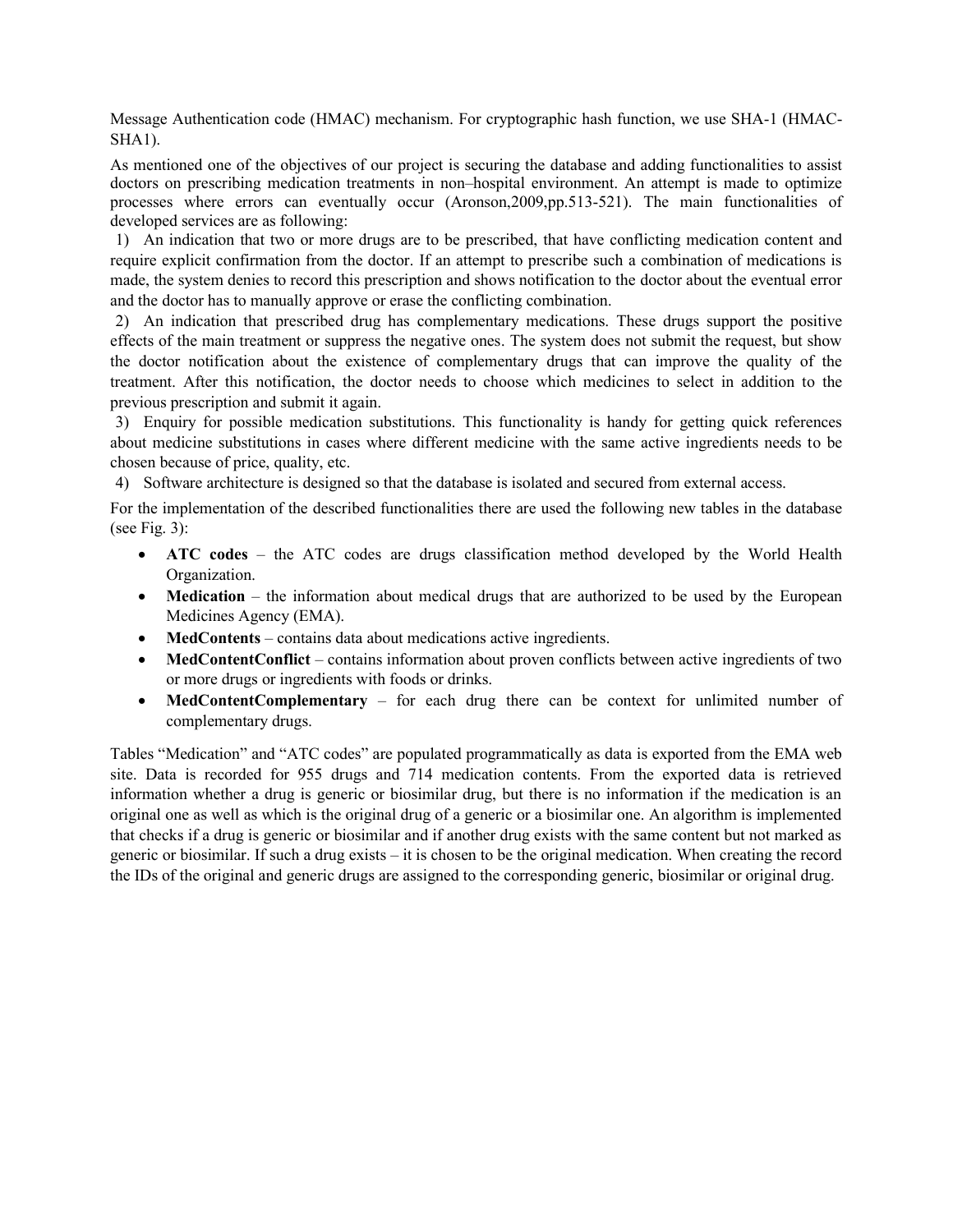

*Fig 3. Database tables and relations* 

# **5. Experimental results**

In this section, we analyze computational efficiency of the proposed Web services. We use Webserver Stress Tool v.8.x Enterprise Edition from Peassler AG to test the Web services load performance. The efficiency of the system functionality is initially tested in local environment. We implemented Web services functionality using laptop with Intel Core I5-2400 (3.10GHz) CPU and 8GB DRAM, OS Windows 7 Ultimate x64, and GAE plugin for IDE Eclipse Neon.3 Release (4.6.3). After the successful local implementation and testing, the application is deployed and tested in GAE's cloud infrastructure. Experiments are conducted using two RESTful Web services that are created to implement the proposed system functionality.

We test three types of simulated user activity: 1) 100 simultaneous users, 10 requests per user, and 1 second between clicks, 2) 10 simultaneous users, 100 requests per user, and 1 second between clicks, and 3) 10 simultaneous users, 100 requests per user, and 10 second between clicks. The "click" is a simulated mouse click of a user sending a URL request to the server and immediately requesting any necessary redirects. All tested web resources return correct information. Request execution times vary from 0.14 to 1.13 seconds. In all tests, reported number of errors is zero, which proves that the developed RESTful services execute correctly. For Test 1, the average clicks time (the time a user had to wait until his click was finished) of all URL requests is 721ms. Minimum click time is 249ms and maximum click time is 1131ms. As shown in Fig. 4a, the click time for time interval from 1 second to 10.5 seconds increase up to 1640ms and decrease to 190ms after 21 seconds since start of test.

Table 1. Web server load performance - stress test results

| Test No. | Errors | Min Click time [ms] | Max Click time [ms] | Avg. Click Time [ms] |
|----------|--------|---------------------|---------------------|----------------------|
|          |        | 249                 | 1131                |                      |
|          |        |                     |                     | 98                   |
|          |        |                     | -70                 |                      |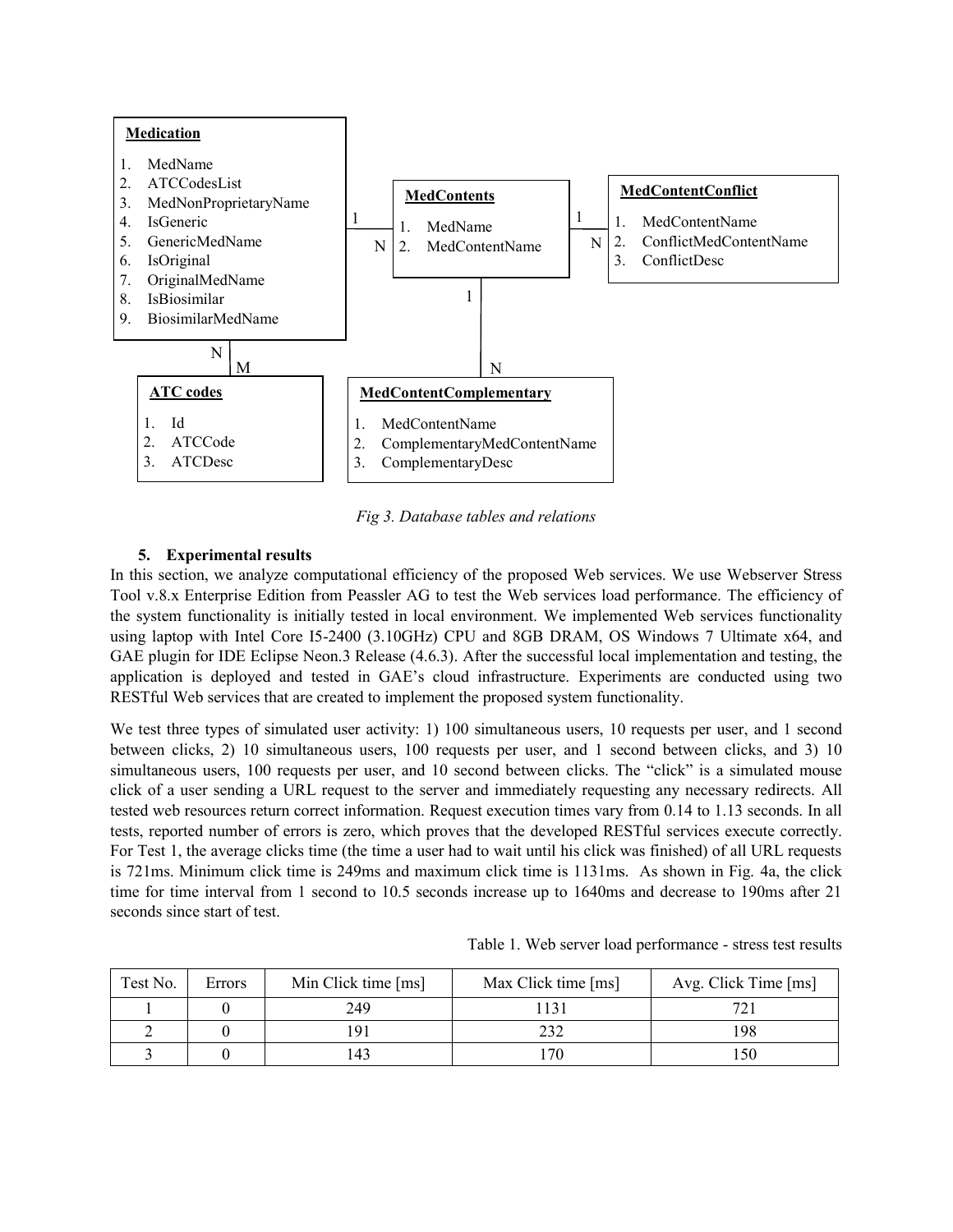

*Fig. 4. Protocol times for all requests: a) Test 1, b) Test 2, and c) Test 3*

Server bandwidth is up to 240 kbit/s and client bandwidth is up to 24 kbit/s. (see Fig. 5a). Local CPU load does not change significantly during the requests and it is around 1.8%. The available system memory varies with 140 to 240MB. Tests 2 and 3 simulate URL queries from 10 users, each sending 100 requests at an interval of 1 second (Test 2) or 100 requests at an interval of 10 seconds (Test 3). As expected, in this case, the peak server load is 7.5 times less for Test 2 and 60 times less for Test 3. In Test 2, the average click time is 198 ms, and in Test 3 - 150ms.

Fig. 6 shows an example for a query for prescription of a new drug. Two variants of the answer are shown: 1) On successful prescription of the drug, and 2) The presence of a conflict between the new medication and the one that the patient is already taking. In last treatment, the doctor was prescribed antibiotic Augmentin, and now tries to prescribe Ospamox. The Ospamox ATC code is J01CA04 (amoxicillin) and Augmentin ATC code is J01CR02 (amoxicillin and enzyme inhibitor). Both ATC codes refer to beta-lactam antibacterial antibiotic penicillin (J01C). Augmentin contains two main ingredients - amoxicillin and clavulanic acid, but Ospamox is also based on amoxicillin (as trihydrate). In this case, the system returns error status and error message contents is "The drug Augmentin is recorded as conflict medicament content with Ospamox." To find conflicts between the drugs we analyze the current and previous prescribed medication therapies for a period of one to three months ago. This period is different for each particular drug.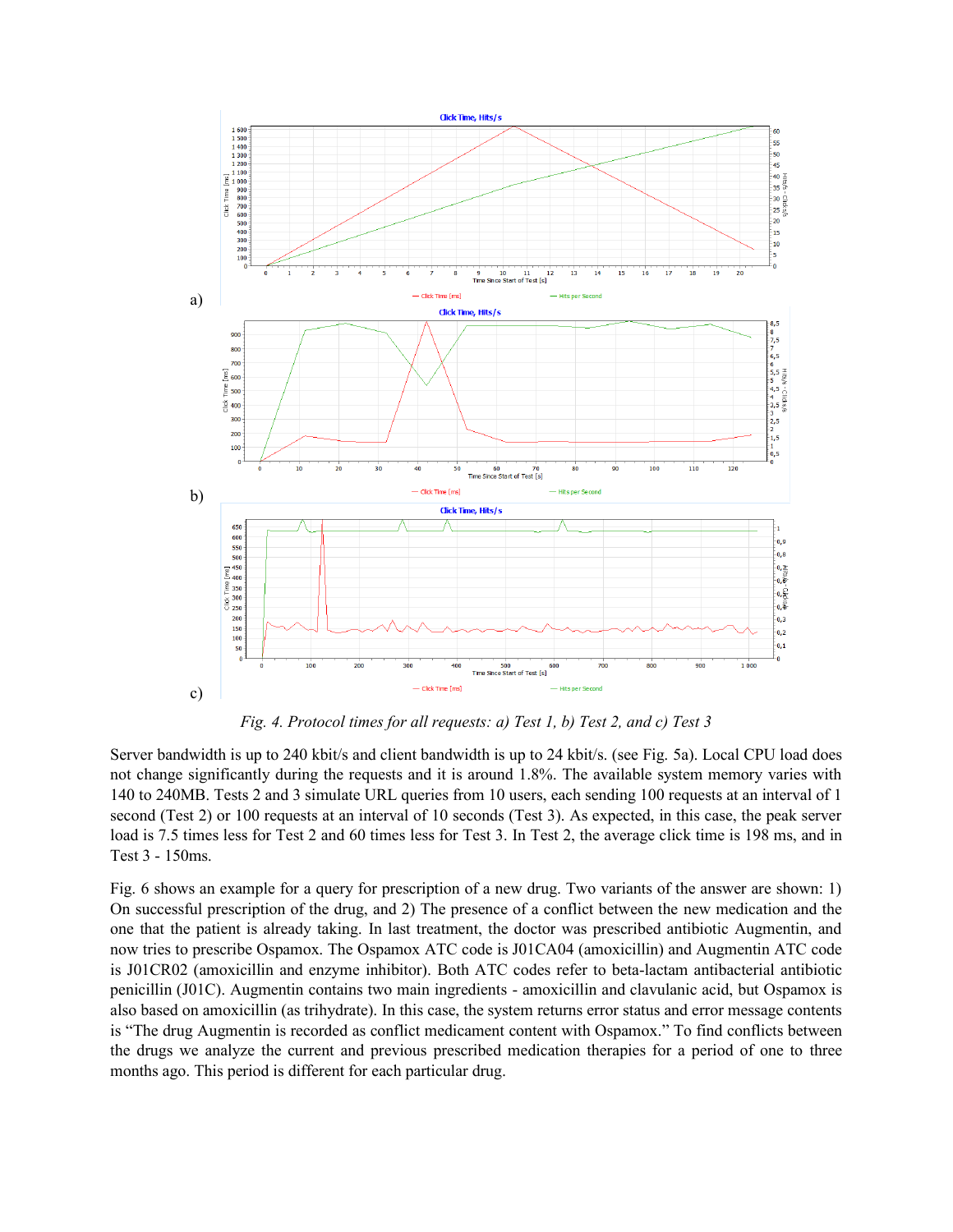

*Fig. 5. Server and user bandwidth: a) Test 1, b) Test 2, and c) Test 3*



*Fig. 6. Query for prescription of the new drug*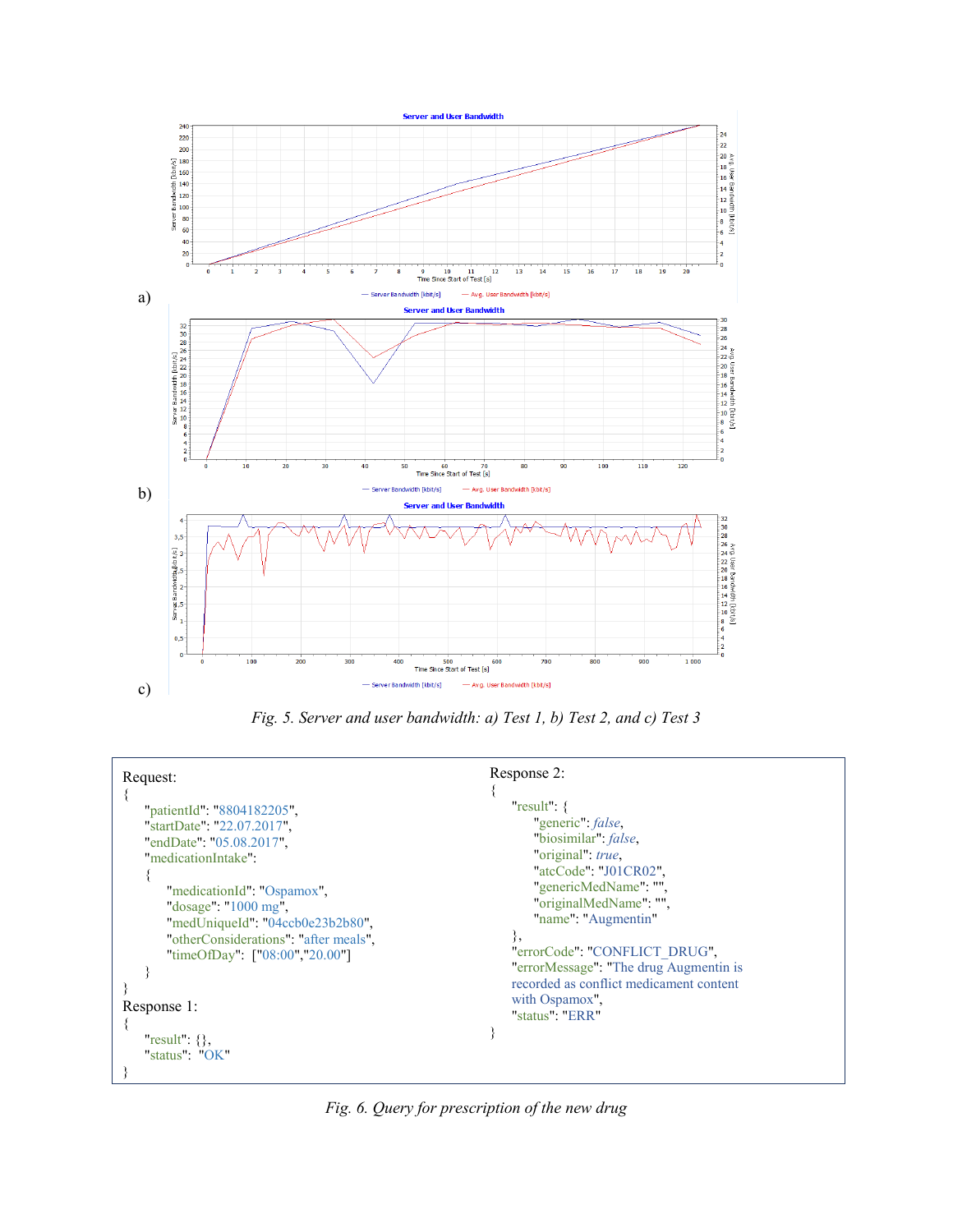#### **6. Conclusions and future work**

In this article, we presented how we designed and implemented a prototype service for medication prescription, which is part of a RTMM system. We developed two RESTful services. *Fist* service allows doctors to prescribe new medication. First attempts to create new intake with incompatible drugs are denied and the doctor that tries to prescribe the erroneous schedule is notified about the denial. If the doctor insists on prescribing such medication, he has to manually confirm that he received the notification and send the request again. *Second* service returns information about possible medication substitutions. This service gives information about a medication's original or generic alternatives. Another functionality integrated in this service is notifying the doctor if complementary drugs of the main medication exist and is "best practice" to prescribe such drugs, as well. Information about drugs that are authorized for use in the European Union and ATC medication classification codes are imported from the European Medicines Agency. The designed and implemented functionalities are tested in Google's public cloud environment GAE. All aspects of the research execute as expected. The results show that the developed functionalities execute correctly in all simulated test scenarios. Request execution times vary from 0.14 to 1.13 seconds. The results of the experiments show that the developed system has potential to become a fully developed medical staff assistant.

The developed functionality for notifying doctors on prescribing drugs with known incompatibilities helps doctors to reduce errors in new therapeutic treatment schedule and adding new drugs to already existing schedule. The functionality for notifying doctors on prescribing drugs with known complementary drugs to the main medication theoretically improves the quality of the prescribed therapy, while at the same time reduces the side effects or undesired effects of the prescribed therapy.

Due to the fact, that GAE Datastore is relatively slow it is foreseen to use another NoSQL database, for example MongoDB deployed on Google Compute Engine. There will be experiments involving doctors to assess the usability of the service.

#### **Acknowledgements**

This work has been partially funded by Bulgarian Ministry of Education and Science (Project DH-07/10).

#### **References**

- Ament, P. W., Bertolino, J. G., Liszewski, J. L. (2000). Clinically significant drug interactions. *American family physician*, 61(6), 1745-1754.
- Aronson, J. K. (2009). Medication errors: what they are, how they happen, and how to avoid them. *QJM: An International Journal of Medicine*, 102(8), 513-521.
- Bertino, E., & Sandhu, R. (2005). Database security-concepts, approaches, and challenges. *IEEE Transactions on Dependable and secure computing*, 2(1), 2-19.
- Bhogal, J., & Choksi, I. (2015). Handling big data using NoSQL. *Proc. of 29th IEEE International Conference on Advanced Information Networking and Applications Workshops*, pp. 393-398.
- Bilodeau, G. A., & Ammouri, S. (2011). Monitoring of medication intake using a camera system. *Journal of medical systems*, 35(3), pp. 377-389.
- Checchi, K. D., Huybrechts, K. F., Avorn, J., & Kesselheim, A. S. (2014). Electronic medication packaging devices and medication adherence: a systematic review. *Jama*, 312(12), 1237-1247.
- Fialová, D. et al., (2005). Potentially Inappropriate Medication Use Among Elderly Home Care Patients in Europe. *JAMA*, 293(11), pp.1348-1358.
- Griebel, L. et al., 2015. A scoping review of cloud computing in healthcare. *BMC medical informatics and decision making*, 15(1), p.17.
- Hanina, A., Kessler, G., & Guan, L. (2016). Method and apparatus for monitoring medication adherence, U.S. Patent No. 9,486,720. Washington, DC: U.S. Patent and Trademark Office.